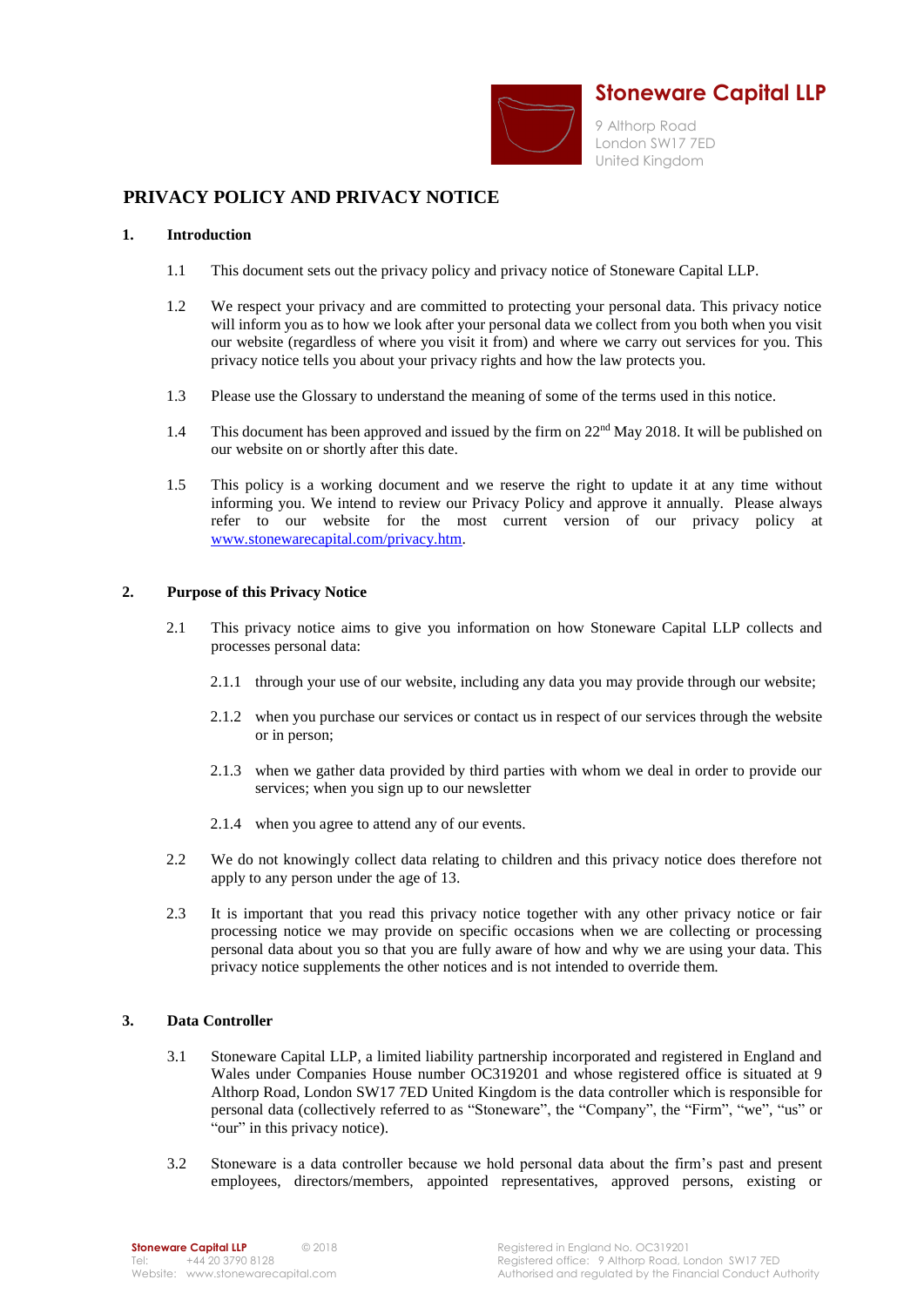# **Stoneware Capital LLP**

prospective investment clients, plus people or firms who may or may not have a current relationship with the firm but are employed in or have been employed in the financial services industry or have an interest in financial services products.

3.3 Stoneware's Appointed Representatives ("AR's") hold similar types of data and therefore each of the Firm's AR's are also data controllers.

# **4. Responsibilities and Contact Details**

- 4.1 The GDPR requires the appointment of a Data Protection Officer if a firm meets any of the following criteria:
	- 4.1.1 it is a public authority (except for courts acting in their judicial capacity);
	- 4.1.2 core activities require large scale, regular and systematic monitoring of individuals (for example, online behaviour tracking); or
	- 4.1.3 core activities consist of large scale processing of special categories of data or data relating to criminal convictions and offences.
- 4.2 The form does not meet any of the above criteria and therefore the firm is not required to appoint a Data Protection Officer. Richard Rothwell is the firm's Managing Partner and Compliance Officer, responsible for adherence to this policy.
- 4.3 Our full contact details are:

| Firm:    | Stoneware Capital LLP                           |
|----------|-------------------------------------------------|
| Address: | 9 Althorp Road, London SW17 7ED, United Kingdom |
| Tel:     | $+44$ 20 3790 8128 (recorded line)              |
| E-mail:  | richard.rothwell@stonewarecapital.com           |

4.4 You have the right to make a complaint at any time to the Information Commissioner's Office ("ICO" - www.ico.org.uk). However, we would appreciate the chance to deal with your concerns before you approach the ICO, so please contact us directly in the first instance.

# **5. Changes to the Privacy Notice**

- 5.1 The data protection law in the UK changes on 25<sup>th</sup> May 2018 as a result of the General Data Protection Regulation ("GDPR") coming into effect across the EU from this date. The GDPR aims to remove a divergence of rules, requirements and practices from across the EU, while also strengthening individuals' fundamental data protection rights.
- 5.2 Stoneware's privacy policy becomes effective from  $25<sup>th</sup>$  May 2018. The policy may be updated from time to time with any revised policy being published on our website.
- 5.3 It is important that the personal data we hold about you is accurate and current. Please keep us informed if your personal data changes during your relationship with us.

# **6. GDPR Principles**

- 6.1 Under the GDPR, the data protection principles set out the main responsibilities for organisations. Article 5 of the GDPR requires that personal data shall be:
	- 6.1.1 processed lawfully, fairly and in a transparent manner in relation to individuals;
	- 6.1.2 collected for specified, explicit and legitimate purposes and not further processed in a manner that is incompatible with those purposes; further processing for archiving purposes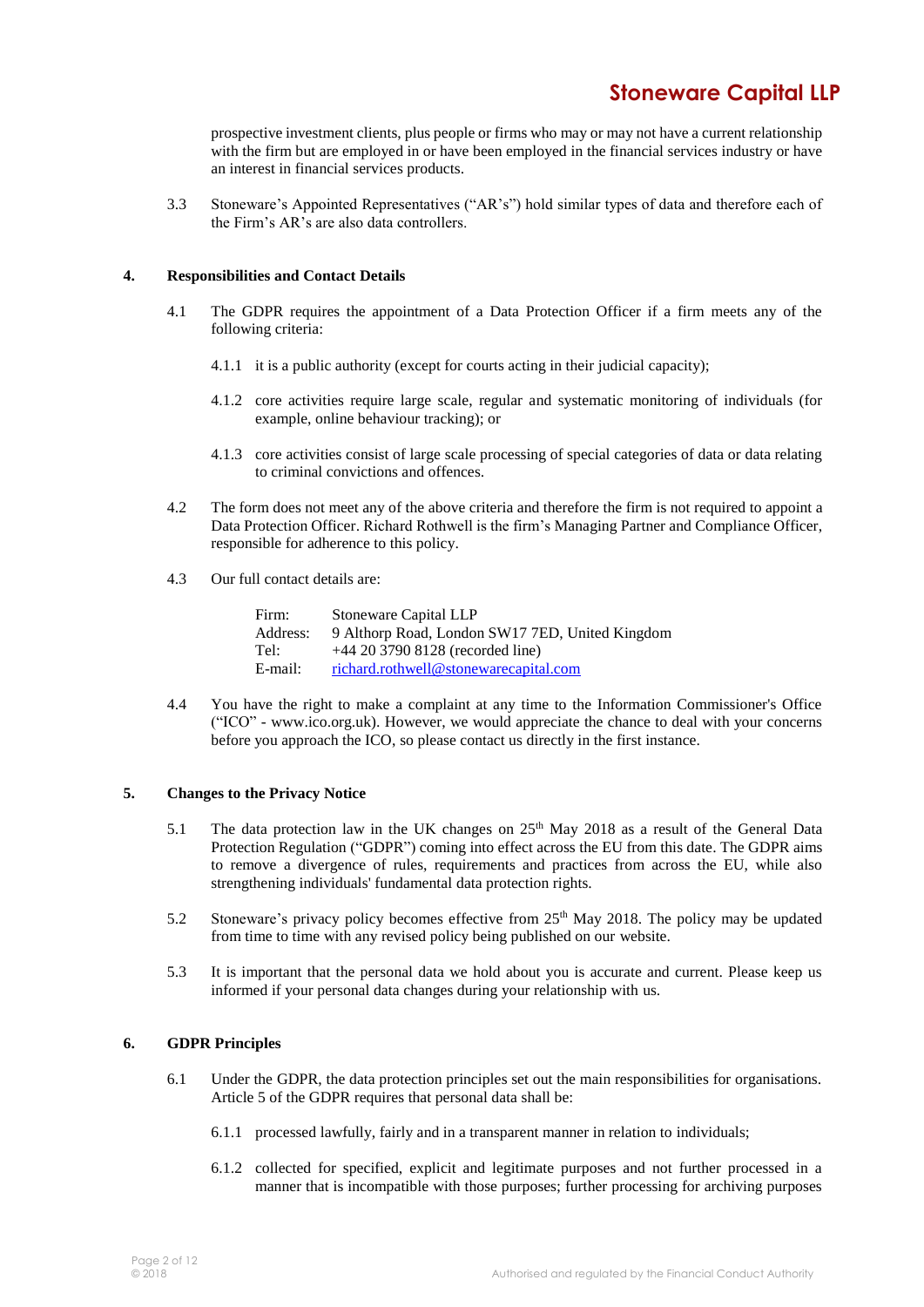in the public interest, scientific or historical research purposes or statistical purposes shall not be considered to be incompatible with the initial purposes;

- 6.1.3 adequate, relevant and limited to what is necessary in relation to the purposes for which they are processed;
- 6.1.4 accurate and, where necessary, kept up to date; every reasonable step must be taken to ensure that personal data that are inaccurate, having regard to the purposes for which they are processed, are erased or rectified without delay;
- 6.1.5 kept in a form which permits identification of data subjects for no longer than is necessary for the purposes for which the personal data are processed; personal data may be stored for longer periods insofar as the personal data will be processed solely for archiving purposes in the public interest, scientific or historical research purposes or statistical purposes subject to implementation of the appropriate technical and organisational measures required by the GDPR in order to safeguard the rights and freedoms of individuals; and
- 6.1.6 processed in a manner that ensures appropriate security of the personal data, including protection against unauthorised or unlawful processing and against accidental loss, destruction or damage, using appropriate technical or organisational measures.
- 6.2 Article 5(2) of the GDPR requires that: "the controller shall be responsible for, and be able to demonstrate, compliance with the principles."

# **7. Website Third-Party Links**

Our website may include links to third-party websites, plug-ins and applications. Clicking on those links or enabling those connections through our website may allow third parties to collect or share data about you. We do not control these third-party websites and are not responsible for their privacy statements.

# **8. The Data We Collect About You**

- 8.1 Personal data, or personal information, means any information about an individual from which that person can be identified. It does not include data where the identity has been removed (anonymous data).
- 8.2 We may collect, use, store and transfer different kinds of personal data about you which we have grouped together follows:

*Identity Data:* includes first name, maiden name, last name, username or similar identifier, marital status, title, date of birth and gender.

*Contact Data:* includes your email address, home address and telephone numbers.

*Financial Data:* includes bank account and payment card details. We may also collect details about your wealth and source of wealth.

*Transaction Data:* includes details of services you have received from the Company.

*Technical Data:* includes internet protocol (IP) address, your login data, browser type and version, time zone setting and location, browser plug-in types and versions, operating system and platform and other technology on the devices you use to access this website.

*Employment Data:* includes details of previous employers and references from them, your curriculum vitae and other evidential documentation about your work experience and professional qualifications.

*Profile Data:* includes preferences, feedback and survey responses.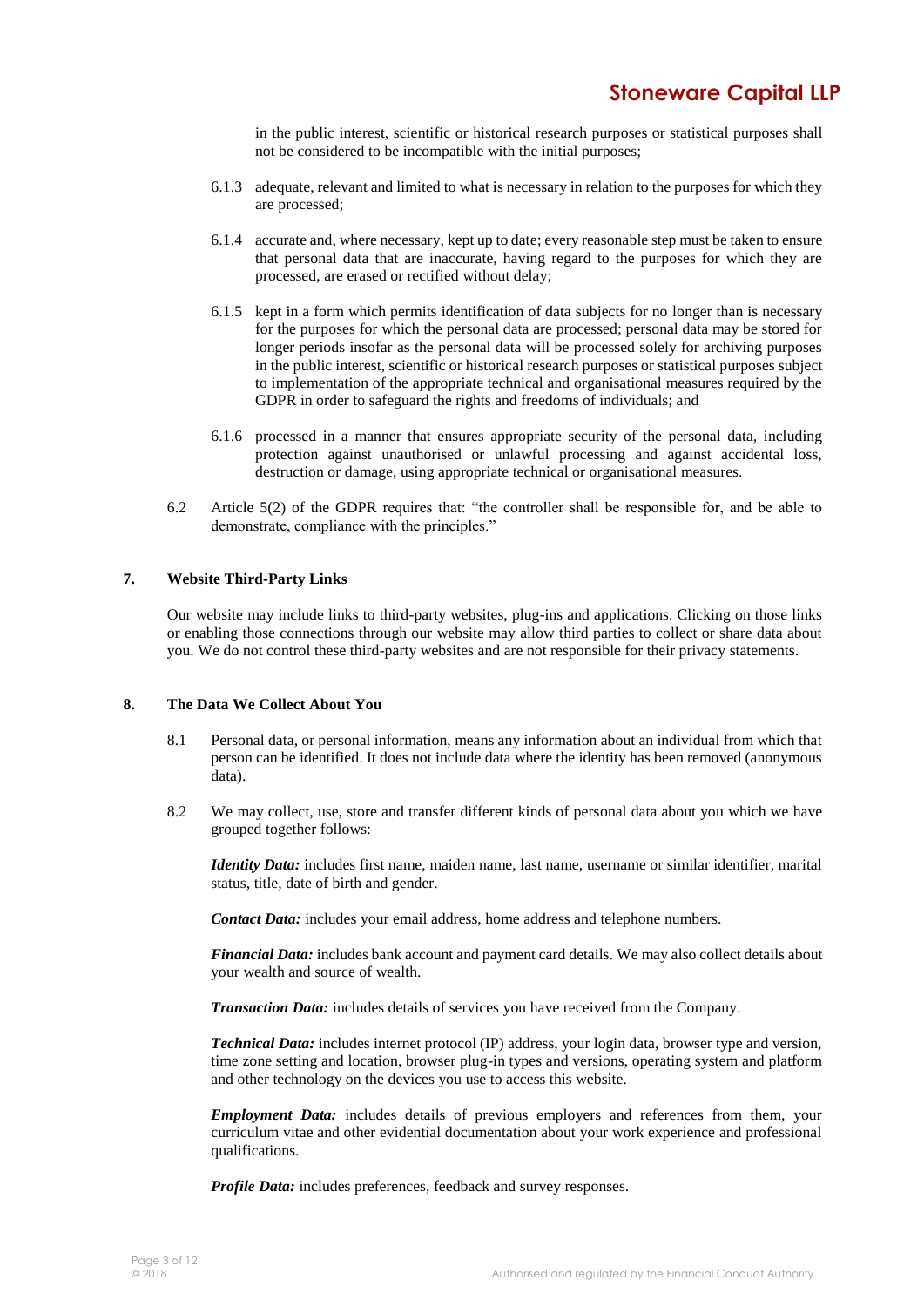*Usage Data:* includes information about how you use our website.

*Marketing and Communications Data:* includes your preferences in receiving marketing from us and our third parties and your communication preferences.

- 8.3 We also collect, use and share Aggregated Data such as statistical or demographic data for any purpose. Aggregated Data may be derived from your personal data but is not considered personal data in law as this data does not directly or indirectly reveal your identity. For example, we may aggregate your Usage Data to calculate the percentage of users accessing a specific website feature. However, if we combine or connect Aggregated Data with your personal data so that it can directly or indirectly identify you, we treat the combined data as personal data which will be used in accordance with this privacy notice.
- 8.4 We do not collect any Special Categories of Personal Data about you (this includes details about your race or ethnicity, religious or philosophical beliefs, sex life, sexual orientation, political opinions, trade union membership, information about your health and genetic and biometric data). Nor do we collect any information about criminal convictions and offences.

#### **9. If you Fail to Provide Personal Data**

Where we need to collect personal data by law, or under the terms of a contract we have with you and you fail to provide that data when requested, we may not be able to perform the contract we have or are trying to enter into with you (for example, to provide you with services). In this case, we may have to cancel the service you require but we will notify you if this is the case at the time.

#### **10. How is Your Personal Data Collected?**

- 10.1 We use different methods to collect data from and about you, including through:
- 10.2 *Direct interactions:* you may give us your Identity, Contact and Financial Data by filling in forms or by corresponding with us by post, phone, email or otherwise. This includes personal data you provide when you:
	- 10.2.1 request information about our services including proposals and quotations;
	- 10.2.2 subscribe to our service or publications;
	- 10.2.3 request marketing to be sent to you;
	- 10.2.4 complete a request to allow a third party to undertake a background credit check or criminal record check, the results of which will be shared with us;
	- 10.2.5 complete a survey; or
	- 10.2.6 give us some feedback.
- 10.3 *Automated technologies or interactions:* as you interact with our website, we may automatically collect Technical Data about your equipment, browsing actions and patterns. We collect this personal data by using cookies, server logs and other similar technologies.
- 10.4 *Third parties or publicly available sources:* we may receive personal data about you from various third parties and public sources as set out in paragraphs 10.5 to 10.9 below.
- 10.5 *Technical Data* from the following parties:
	- i) analytics providers such as Google based inside the EU; and
	- ii) search information providers and credit providers based inside the EU.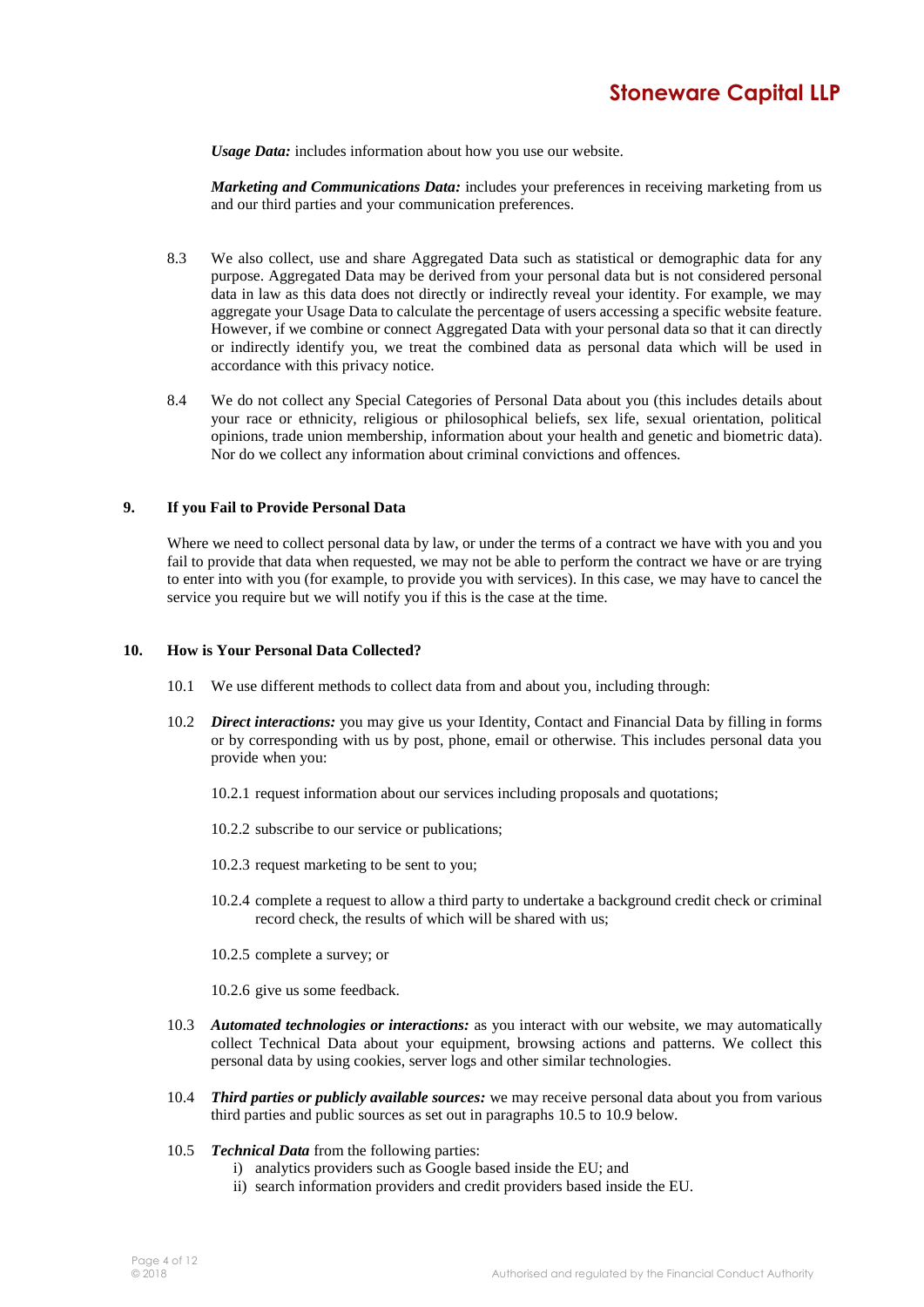- 10.6 *Identity and Contact Data* from publicly available sources such as the FCA register, Companies House and the Electoral Register.
- 10.7 *Identity and Employment Data* from other publicly available sources such as LinkedIn, Bloomberg, Reuters and other third-party data controllers and processors which may be available via the internet.
- 10.8 *Identity and Employment Data* from other sources to enable us to perform background checks, such as obtaining verbal or written references from prior employers or other contacts.
- 10.9 *Transaction Data* from our internal systems or external systems of data controllers and processors used to enable the firm to perform its services to you in accordance with a contract.

#### **11. How We Use Your Personal Data**

- 11.1 We will only use your personal data when the law allows us to. Most commonly, we will use your personal data in the following circumstances:
	- 11.1.1 where we need to perform the contract which we are about to enter into or have entered into with you.
	- 11.1.2 where it is necessary for our legitimate interests (or those of a third party) and your interests and fundamental rights do not override those interests. Our legitimate interests are in performing services to you or promoting or furthering our services.
	- 11.1.3 where we need to comply with a legal or regulatory obligation.

#### **12. Website Cookies**

You can set your browser to refuse all or some browser cookies, or to alert you when websites set or access cookies. If you disable or refuse cookies, please note that some parts of this website may become inaccessible or not function properly.

#### **13. Lawful Bases and Purposes for Which We Will Use Your Personal Data**

- 13.1 We have set out below, in Table 1, a description of the ways we plan to use your personal data, and which of the lawful bases we rely on to do so. Where appropriate, we have also identified the nature of our legitimate interests.
- 13.2 Given the nature of our business, it is considered unlikely that the lawful basis for us to process your Personal Data will be by reason of vital interests or public task.
- 13.3 We will use your Personal Data to deliver services to you and/or to work or act for you. We may also use your Personal Data to inform you about us and our services.
- 13.4 Please note that we may use or disclose Personal Data if we are required by law to do so or if we reasonably believe that use or disclosure is necessary to protect our rights and/or to comply with judicial or regulatory proceedings, a court order or other legal process.
- 13.5 Note that we may process your personal data for more than one lawful basis depending on the specific purpose for which we are using your data. Please contact us if you need details about the specific lawful basis we are relying on to process your personal data where more than one basis has been set out in Table 1 below.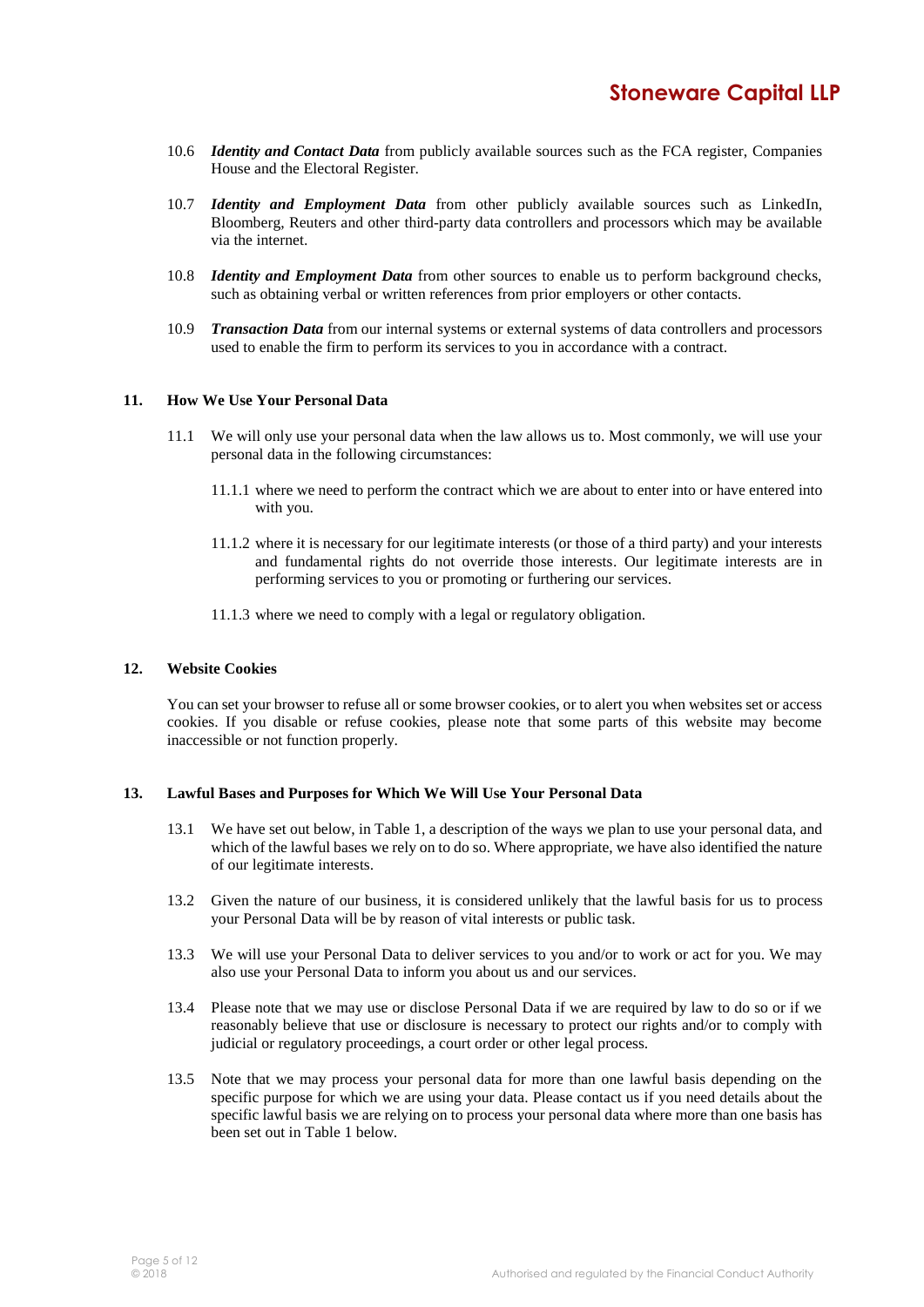# **Stoneware Capital LLP**

| Purpose/Activity                                                                                                                                                                                                                                | Type of Data                                                                                                                                    | Lawful basis for processing including basis of<br>legitimate interest                                                                                                                                                                                                                   |
|-------------------------------------------------------------------------------------------------------------------------------------------------------------------------------------------------------------------------------------------------|-------------------------------------------------------------------------------------------------------------------------------------------------|-----------------------------------------------------------------------------------------------------------------------------------------------------------------------------------------------------------------------------------------------------------------------------------------|
| To enable us to categorise a customer<br>appropriately as a Professional Client or<br>to give you a different category<br>according to the relevant type of<br>investment product, service or financial<br>promotion which you receive from us. | Identity<br>Contact<br>Financial<br>Transaction<br>Technical<br>$\bullet$<br>Profile<br>$\bullet$<br>Marketing &<br>$\bullet$<br>Communications | Performance of a contract with you<br>$\bullet$<br>Necessary to comply with a legal obligation<br>$\bullet$<br>Necessary for our legitimate interests (to keep<br>$\bullet$<br>our records updated and to study how<br>customers use our products and services)<br>Consent<br>$\bullet$ |
| To register an FCA-approved Person or<br>Appointed Representative who<br>undertakes regulated activities on behalf<br>of the firm                                                                                                               | Identity<br>Contact<br>Financial<br>Employment<br>$\bullet$                                                                                     | Performance of a contract with you<br>$\bullet$<br>Necessary to comply with a legal obligation<br>$\bullet$<br>Necessary for our legitimate interests (for<br>$\bullet$<br><b>Business Purposes)</b>                                                                                    |
| To manage our relationship with you<br>which may include:<br>(a) Notifying you about changes to<br>our terms or privacy policy;<br>(b) Keeping in touch with you;<br>(c) Asking you to leave a review or<br>take a survey                       | Identity<br>٠<br>Contact<br>Profile<br>$\bullet$<br>Marketing &<br>$\bullet$<br>Communications                                                  | Performance of a contract with you<br>$\bullet$<br>Necessary to comply with a legal obligation<br>$\bullet$<br>Necessary for our legitimate interests (to keep<br>$\bullet$<br>our records updated and/or to study how you<br>use our products and services)<br>Consent                 |
| To enable you to complete a survey                                                                                                                                                                                                              | Identity<br>Contact<br>Profile<br>Usage<br>Marketing &<br>Communications                                                                        | Performance of a contract with you<br>$\bullet$<br>Necessary for our legitimate interests<br>$\bullet$                                                                                                                                                                                  |
| To administer and protect our business<br>and our website (including trouble-<br>shooting, data analysis, testing, system<br>maintenance, support, reporting and<br>hosting of data)                                                            | Identity<br>Contact<br>Technical<br>$\bullet$                                                                                                   | Necessary for our legitimate interests (for<br>$\bullet$<br><b>Business Purposes)</b><br>Necessary to comply with a legal obligation<br>$\bullet$                                                                                                                                       |
| To use data analytics to improve our<br>website, products and services,<br>marketing, customer relationships and<br>experiences                                                                                                                 | Technical<br>$\bullet$<br>Usage                                                                                                                 | Necessary for our legitimate interests (to<br>$\bullet$<br>define types of customers for our products<br>and services, to keep our website updated and<br>relevant, to develop our business and to<br>inform our marketing strategy)                                                    |

# **14. Marketing**

**Table 1**

We strive to provide you with choices regarding certain personal data uses, particularly around marketing. You will receive marketing communications, newsletters, investor updates or other financial promotions from us:

- if you requested information from us prior to  $25<sup>th</sup>$  May 2018; or
- you requested such communications after  $25<sup>th</sup>$  May  $2018$

and, in each case, you have not opted out of receiving such communications.

# **15. Opting Out**

You can ask us or third parties to stop sending you marketing messages at any time by following the optout links on any marketing message sent to you or by contacting us at any time.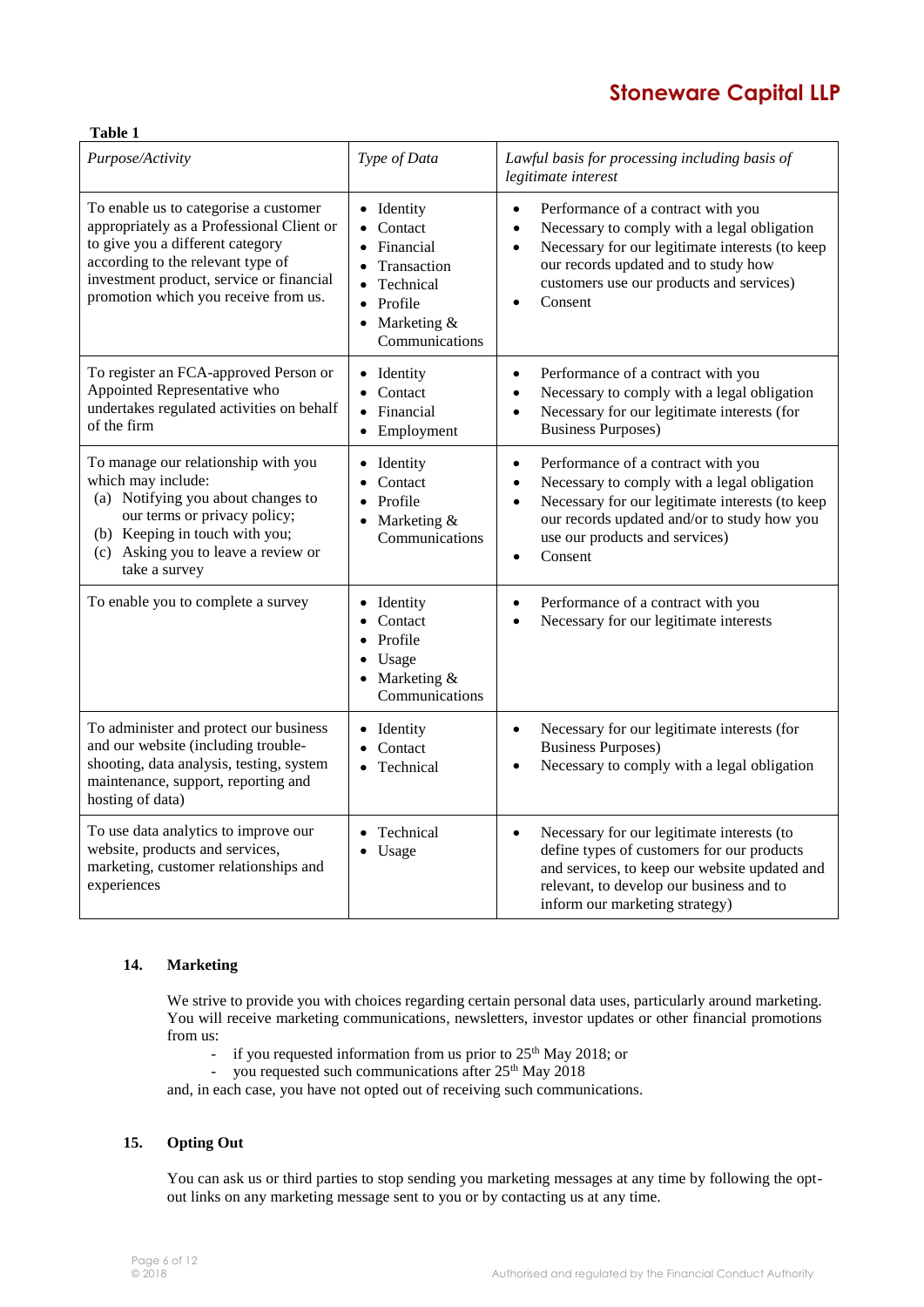#### **16. Change of Purpose**

- 16.1 We will only use your personal data for the purposes for which we collected it, unless we reasonably consider that we need to use it for another reason and that reason is compatible with the original purpose. If you wish to get an explanation as to how the processing for the new purpose is compatible with the original purpose, please contact us.
- 16.2 If we need to use your personal data for an unrelated purpose, we will notify you and we will explain the lawful basis which allows us to do so.
- 16.3 Please note that we may process your personal data without your knowledge or consent, in compliance with the above rules, where this is required or permitted by law.

#### **17. Disclosures of Your Personal Data**

- 17.1 We may have to share your personal data with the parties set out below for the purposes set out in the table in paragraph 11 above.
	- 17.1.1 Internal Third Parties as set out in the Glossary.
	- 17.1.2 External Third Parties as set out in the Glossary.
	- 17.1.3 Third parties to whom we may choose to sell, transfer, or merge parts of our business or our assets. Alternatively, we may seek to acquire other businesses or merge with them. If a change happens to our business, then the new owners may use your personal data in the same way as set out in this privacy notice.
- 17.2 We require all third parties to respect the security of your personal data and to treat it in accordance with the law. We do not allow our third-party service providers to use your personal data for their own purposes and only permit them to process your personal data for specified purposes and in accordance with our instructions.

#### **18. International Transfers**

- 18.1 Many of our external third parties are based outside the European Economic Area (EEA) so their processing of your personal data will involve a transfer of data outside the EEA.
- 18.2 In performing our services, we may transfer personal data outside of the EEA. We may for example use IT service providers in the Netherlands or third-party providers based in the US as part of our normal business procedures.
- 18.3 Whenever we transfer your personal data out of the EEA, we ensure a similar degree of protection is afforded to it by ensuring at least one of the following safeguards is implemented:
	- 18.3.1 We will only transfer your personal data to countries that have been deemed to provide an adequate level of protection for personal data by the European Commission or where we are satisfied of the adequacy of the level and protection for personal data;
	- 18.3.2 We may use specific contracts approved by the European Commission which give personal data the same protection it has in Europe;
	- 18.3.3 Where we use providers based in the US, we may transfer data to them if they are part of the Privacy Shield which requires them to provide similar protection to personal data shared between Europe and the US.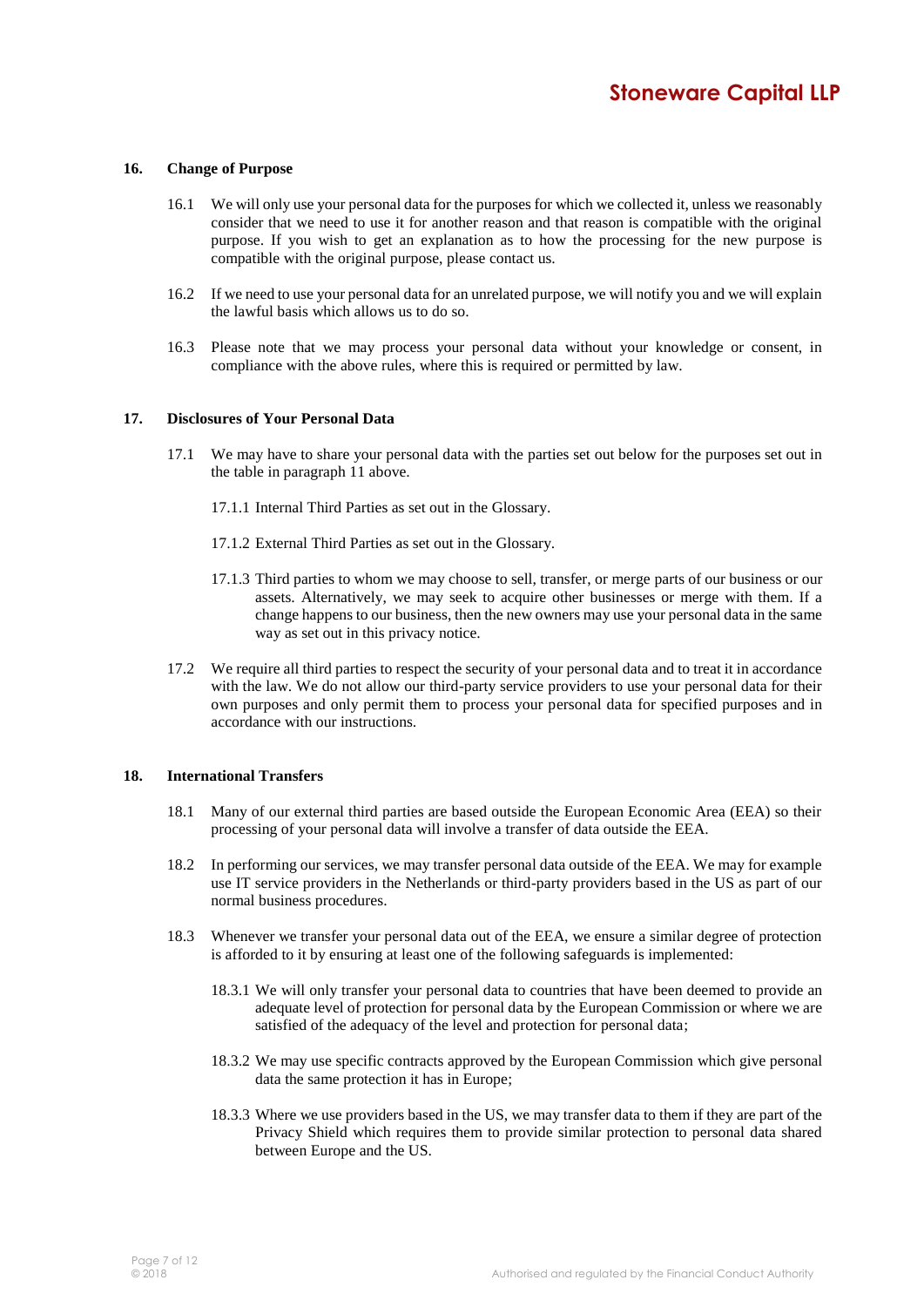18.4 Please contact us if you want further information on the specific mechanism used by us when transferring your personal data out of the EEA.

#### **19. Data Security**

- 19.1 We have put in place appropriate security measures to prevent your personal data from being accidentally lost, used or accessed in an unauthorised way, altered or disclosed. In addition, we limit access to your personal data to those employees, agents, contractors and other third parties who have a business need to know. They will only process your personal data on our instructions and they are subject to a duty of confidentiality.
- 19.2 We have put in place procedures to deal with any suspected personal data breach and will notify you and any applicable regulator of a breach where we are legally required to do so.

#### **20. Data Retention**

- 20.1 We will only retain your personal data for as long as necessary to fulfil the purposes we collected it for, including for the purposes of satisfying any legal, accounting, or reporting requirements.
- 20.2 To determine the appropriate retention period for personal data, we consider the amount, nature, and sensitivity of the personal data, the potential risk of harm from unauthorised use or disclosure of your personal data, the purposes for which we process your personal data and whether we can achieve those purposes through other means, and the applicable legal requirements.
- 20.3 Details of retention periods for different aspects of your personal data are available in our retention policy which you can request from us by contacting us.
- 20.4 In some circumstances you can ask us to delete your data: see [Request erasure] below for further information.
- 20.5 In some circumstances we may anonymise your personal data (so that it can no longer be associated with you) for research or statistical purposes in which case we may use this information indefinitely without further notice to you.

#### **21. Your Legal Rights**

- 21.1 Under certain circumstances, you have rights under data protection laws in relation to your personal data. If you wish to exercise any of the rights set out below after the Glossary please contact us.
- 21.2 No fee usually required: You will not usually have to pay a fee to access your personal data (or to exercise any of the other rights). However, we may charge a reasonable fee if your request is clearly unfounded, repetitive or excessive. Alternatively, we may refuse to comply with your request in these circumstances.
- 21.3 What we may need from you

We may need to request specific information from you to help us confirm your identity and ensure your right to access your personal data (or to exercise any of your other rights). This is a security measure to ensure that personal data is not disclosed to any person who has no right to receive it. We may also contact you to ask you for further information in relation to your request to speed up our response.

21.4 Time limit to respond

We try to respond to all legitimate requests within one month. Occasionally it may take us longer than a month if your request is particularly complex or you have made a number of requests. In this case, we will notify you and keep you updated.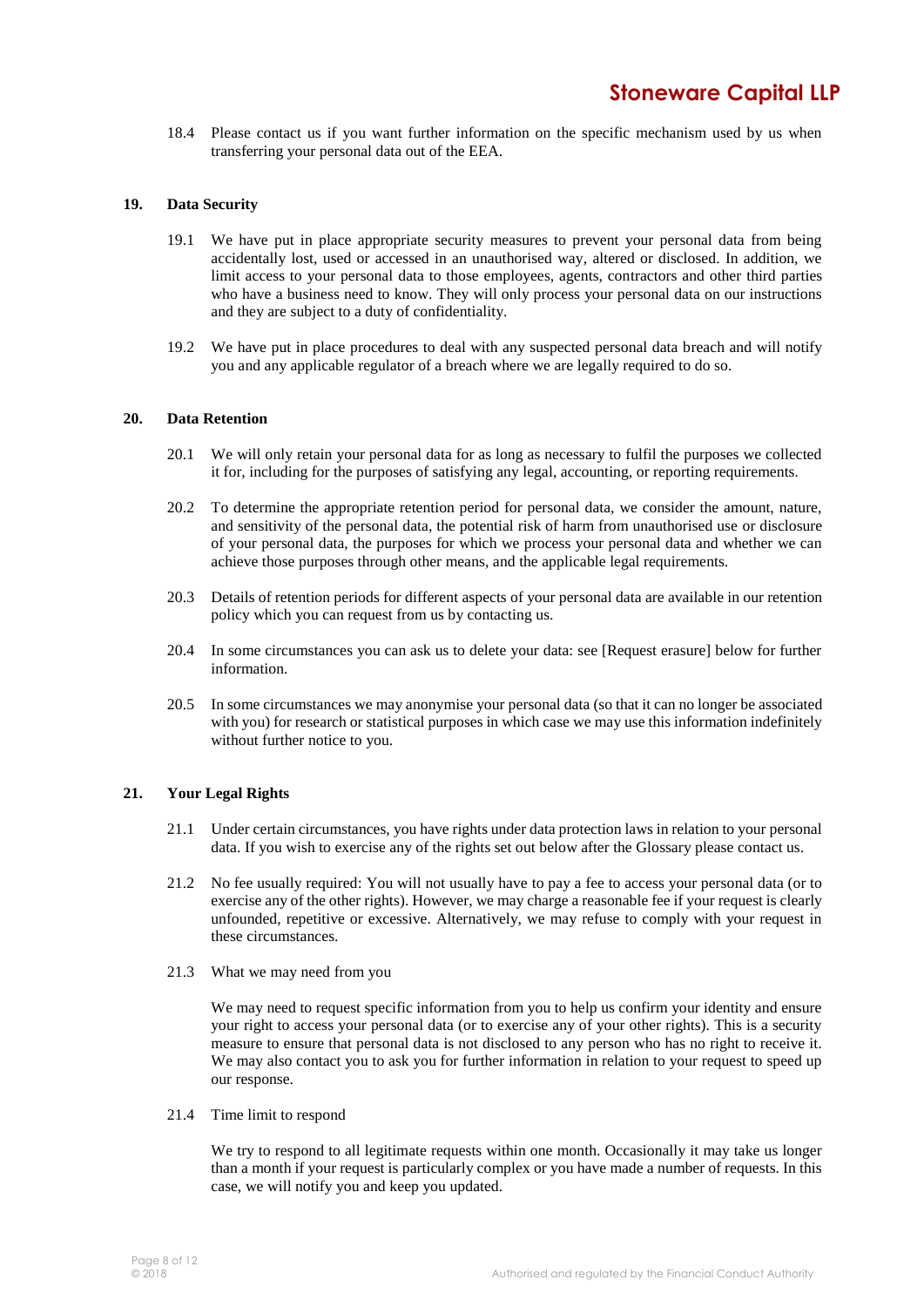# **GLOSSARY**

# **22. Personal Data**

*Personal Data:* The term "Personal Data" as used in this Privacy Notice means any information relating to an identifiable person who can be directly or indirectly identified in particular by reference to an identifier. This definition provides for a wide range of personal identifiers to constitute personal data, including name, date of birth, residential address, identification number, location data or online identifier. We may also gather data about an individual's phone number, email address, educational background, financial and pay details, details of certificates and diplomas, education and skills, marital status, nationality, job title, and CV.

Personal Data does not include data from which you can no longer be identified such as anonymised aggregate data.

# **23. Lawful Basis (as applicable to Stoneware)**

*Legitimate Interest:* means the interest of our business in conducting and managing our business to enable us to give you the best service/product and the best and most secure experience. We make sure we consider and balance any potential impact on you (both positive and negative) and your rights before we process your personal data for our legitimate interests. We do not use your personal data for activities where our interests are overridden by the impact on you (unless we have your consent or are otherwise required or permitted to by law). You can obtain further information about how we assess our legitimate interests against any potential impact on you in respect of specific activities by contacting us.

*Performance of Contract:* means processing your data where it is necessary for the performance of a contract to which you are a party or to take steps at your request before entering into such a contract.

*Comply with a legal or regulatory obligation:* means processing your personal data where it is necessary for compliance with a legal or regulatory obligation that we are subject to.

*Consent:* means processing your personal data where you have given your consent. If consent has been requested and granted, individuals must give unambiguous consent for their personal data to be processed; implied consent is no longer acceptable. Consent must be as easy to withdraw as it is to give and must also be recorded and able to be demonstrated if requested.

# **24. Data Controller**

*Data Controller* means the natural or legal person, public authority, agency or other body which, alone or jointly with others, determines the purposes and means of the processing of personal data where the purposes and means of such processing are determined by law.

# **25. Data Processor**

*Data Processor* means a natural or legal person, public authority, agency or other body which processes personal data on behalf of the controller.

#### **26. Processing**

*'Processing'* means any operation or set of operations which is performed on personal data or on sets of personal data, whether or not by automated means, such as collection, recording, organisation, structuring, storage, adaptation or alteration, retrieval, consultation, use, disclosure by transmission, dissemination or otherwise making available, alignment or combination, restriction, erasure or destruction.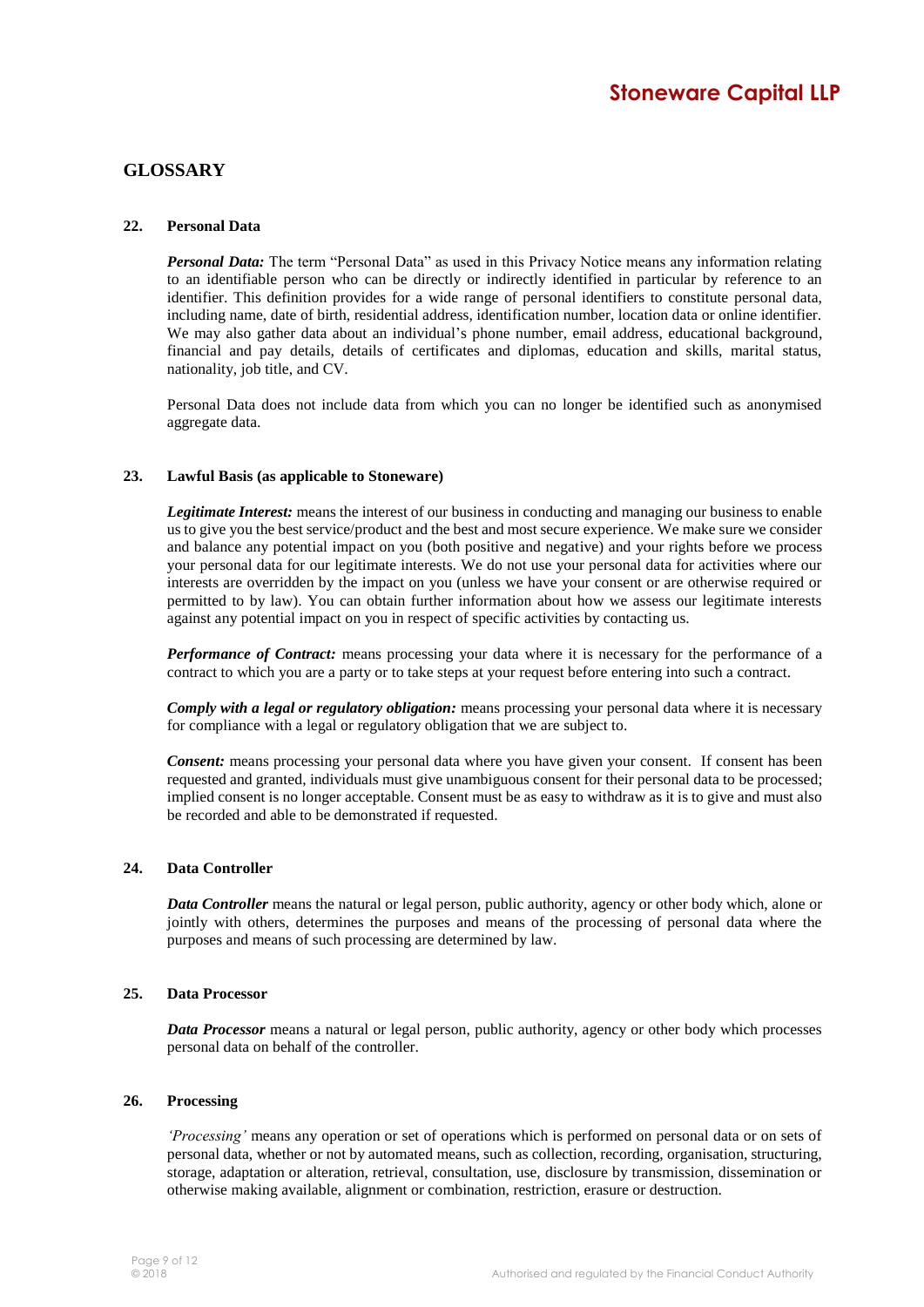#### **27. Special Categories of Personal Data**

*Special categories of personal data* include information about an individual's racial or ethnic origin, political opinions, religious or similar beliefs, trade union membership (or non-membership), physical or mental health or condition, criminal offences, or related proceedings, and genetic and biometric information. Any use of special categories of personal data should be strictly controlled in accordance with this policy.

#### **28. Business Purposes**

*Business Purposes:* The purposes for which personal data may be used by us include but are not limited to functions to maintain a regulated financial services business such as: personnel; administrative; financial; regulatory; payroll and business development purposes. Business purposes may include the following:

- 28.1 Compliance with our legal, regulatory and corporate governance obligations and good practice;
- 28.2 Gathering information as part of investigations by regulatory bodies or in connection with legal proceedings or requests;
- 28.3 Gathering information about individuals and entities as part of regulatory obligations to Know Your Client ("KYC") and undertake Anti-Money Laundering ("AML") checks;
- 28.4 Ensuring business policies are adhered to (such as policies covering email and internet use);
- 28.5 Managing investments, giving investment advice and performing other regulated activities;
- 28.6 Ensuring individuals are competent to perform regulated functions and that persons approved by the FCA under the Approved Persons Regime ("APER") meet the FCA's Fit and Proper Tests;
- 28.7 Operational reasons, such as recording transactions, training and quality control, ensuring the confidentiality of commercially sensitive information, security vetting, credit scoring and checking;
- 28.8 Investigating complaints;
- 28.9 Checking references, ensuring safe working practices, monitoring and managing staff access to systems and facilities and staff absences, administration and assessments;
- 28.10 Monitoring staff conduct, disciplinary matters;
- 28.11 Reporting illegal or suspicious activities to the appropriate regulator or supervisory authority;
- 28.12 Marketing our business; and
- 28.13 Improving services.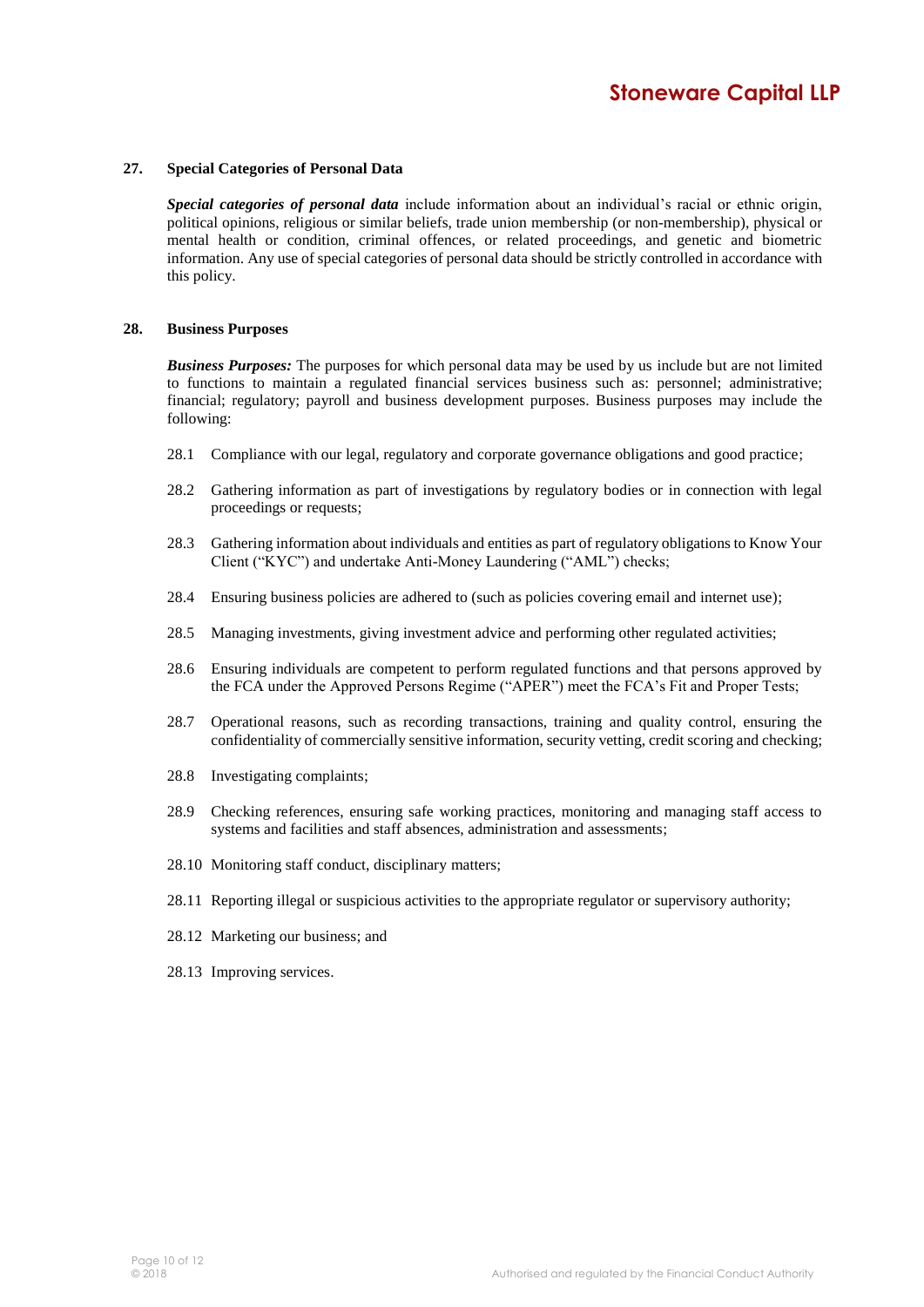# **29. Third Parties**

#### *Internal Third Parties*

29.1 Other companies in the Stoneware Group acting as joint controllers or processors and who are based outside the EEA.

# *External Third Parties*

- 29.2 Service providers acting as processors based inside and outside the EEA who provide IT and system administration services.
- 29.3 Professional advisers or service providers acting as processors or joint controllers including lawyers, bankers, brokers, auditors and insurers based in the United Kingdom who provide consultancy, banking, broking, administrative, legal, insurance and accounting services.
- 29.4 The Financial Conduct Authority ("FCA") acting as processors or joint controllers based in the United Kingdom who require reporting of activities in certain circumstances or to whom it is necessary to provide information as part of our services.
- 29.5 Other regulators or national authorities such as the National Crime Agency acting as processors or joint controllers based in the United Kingdom who require reporting of activities in certain circumstances or to whom it is necessary to provide information as part of our services.
- 29.6 Other regulated entities such as the London Stock Exchange or affiliates of the London Stock Exchange acting as processors or joint controllers based in the United Kingdom who require reporting of activities such as securities transactions or to whom it is necessary to provide information as part of our services.
- 29.7 HM Revenue & Customs ("HMRC"), regulators and other authorities acting as processors or joint controllers based in the United Kingdom or the EEA.